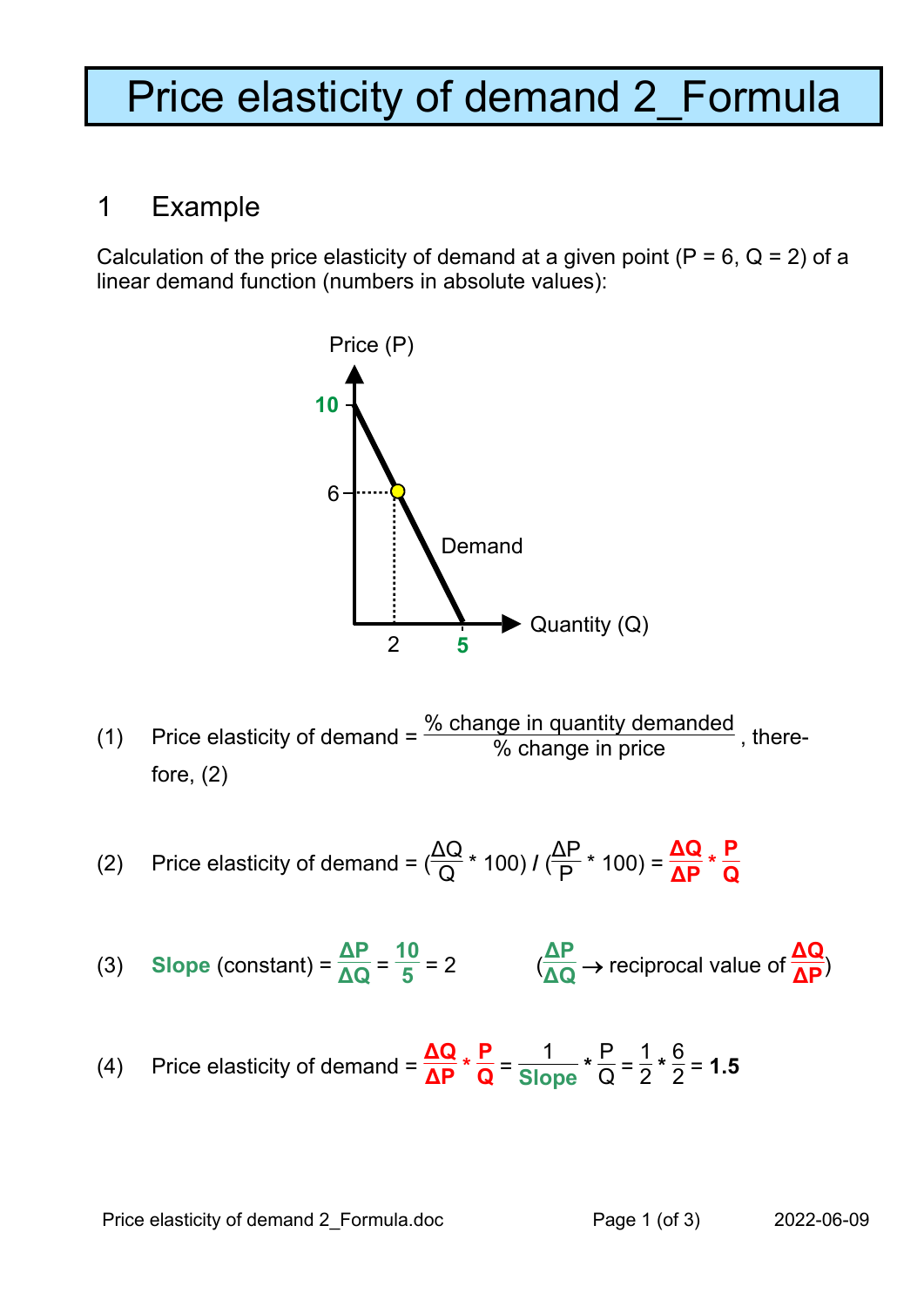2 Calculation of the price elasticity of demand in points a,b and c



a Price elasticity of demand =  $\frac{1}{\text{Slope}} * \frac{P}{Q} =$ 1  $\frac{1}{2} * \frac{10}{0} = \infty$ 

b Price elasticity of demand = 
$$
\frac{1}{\text{Slope}} \times \frac{P}{Q} = \frac{1}{2} \times \frac{5}{2.5} = 1
$$

c Price elasticity of demand =  $\frac{1}{\text{Slope}} * \frac{P}{Q} =$ 1  $\frac{1}{2} \cdot \frac{0}{5} = 0$ 

It can be seen that the price elasticity of demand decreases continuously from a to c because  $\frac{\mathsf{P}}{\mathsf{Q}}$  becomes smaller, while the slope and, therefore,  $\frac{\mathsf{1}}{\mathsf{Slope}}$  remain constant over the whole range of P and Q:

| 10, $Q_0$<br>D    | P 8, Q 1     | P 6, Q 2          | $P$ 4, Q 3            | $P$ 2, Q 4          | $P$ 0, Q 5   |
|-------------------|--------------|-------------------|-----------------------|---------------------|--------------|
| $=$ $\infty$      |              |                   | $\frac{1}{2}$ = 1.333 | $\frac{1}{6}$ = 0.5 |              |
| <b>Slope</b><br>Q | <b>Slope</b> | <b>Slope</b><br>Q | Slope <sub>Q</sub>    | Slope Q             | <b>Slope</b> |
| $\infty$          |              | 1.5               | 0.666                 | 0.25                |              |